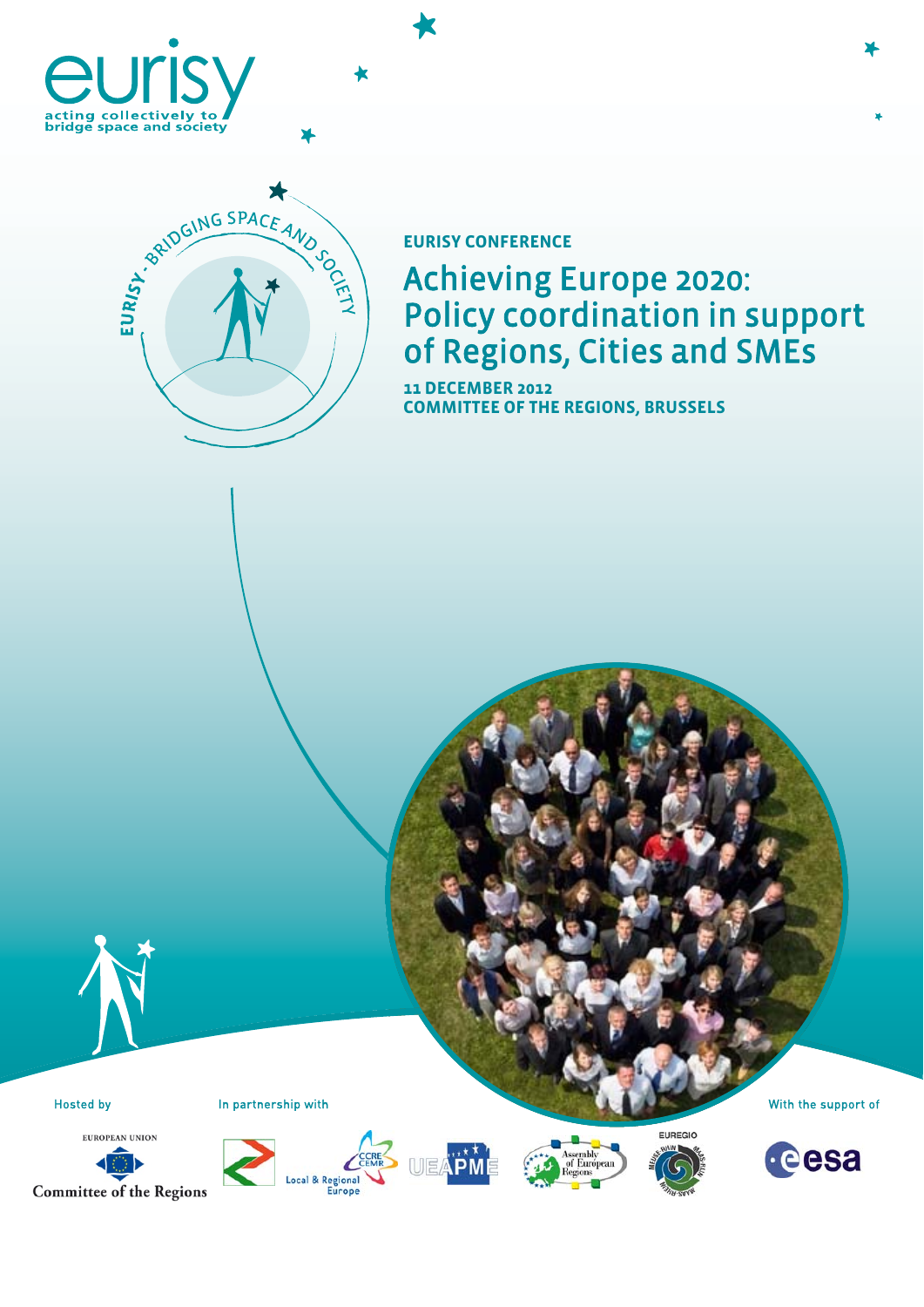### **Programme**

09:00 Registration and coffee

#### **9:30 Welcome**

Gerhard Stahl, Secretary General of the Committee of the Regions Colin Hicks, President of Eurisy

#### **09:40 Keynotes: Satellite applications at the service of Europe 2020**

Pascal Goergen, Secretary General of the Assembly of European Regions: The challenges of regions in the context of economic development and environmental management

Kadri Tillemann, Member of the ENVE Commission of the Committee of the Regions: Local authorities facing the challenges in environmental policies: the example of air quality Peter Hulsroj, Director of the European Space Policy Institute Europe 2020. Are you a player?

#### **10:25 Satellites going local: Examples of satellite services supporting cities, regions and SMEs in achieving Europe 2020**

Stefaan De Mey, Secretary General of Eurisy: Examples from water management and road transport

Sabine Wurzler, North Rhine-Westphalian Office for Nature, Environment and Consumer Protection, Germany: Air quality monitoring and management in North Rhine-Westphalia

#### **10:50 Roundtable: Satellite services as solutions for local/regional authorities and SMEs in achieving Europe 2020 – what can increased policy coordination contribute?**

Representatives of cities, regions and SMEs discuss the benefits of satellite services in helping them fulfill obligations stemming from sectoral policies, the obstacles encountered when implementing satellite services, and what they expect from increased coordination of sectoral and transversal policies.

Sabine Wurzler, North Rhine-Westphalian Office for Nature, Environment and Consumer Protection, Germany

Kadri Tillemann, Member of the ENVE Commission of the Committee of the Regions Frederic Keymeulen, European Road Haulers Association UETR

Alfred Evers, coordinator FLOOD-WISE on behalf of the Euregio Meuse-Rhine, Maastricht, the **Netherlands** 

Frank Baumeister, SG du Comité Européen des Equipements Techniques du Bâtiment CEETB

#### **11:50 Roundtable: An increased coordination of Space, Sectoral and Transversal EU Policies – how can and should it be achieved?**

EC representatives and space community stakeholders debate which concrete actions can be taken to pro-actively increase policy coordination to meet the expectations expressed by the previous panel.

Claire Whittaker, European Commission - DG Mobility and Transport, Alessandro Talacchi, European Commission - DG Enterprise and Industry – Support for SMEs Claus Schultze, European Commission - DG Regional Policy Josiane Masson, European Commission - DG Environment Radomir Jansky, European Commission - DG Enterprise and Industry – Space Policy Unit Roya Ayazi, Secretary General, NEREUS

#### **13:00 Conclusions**

Colin Hicks, President of Eurisy

13:15 Lunch Buffet